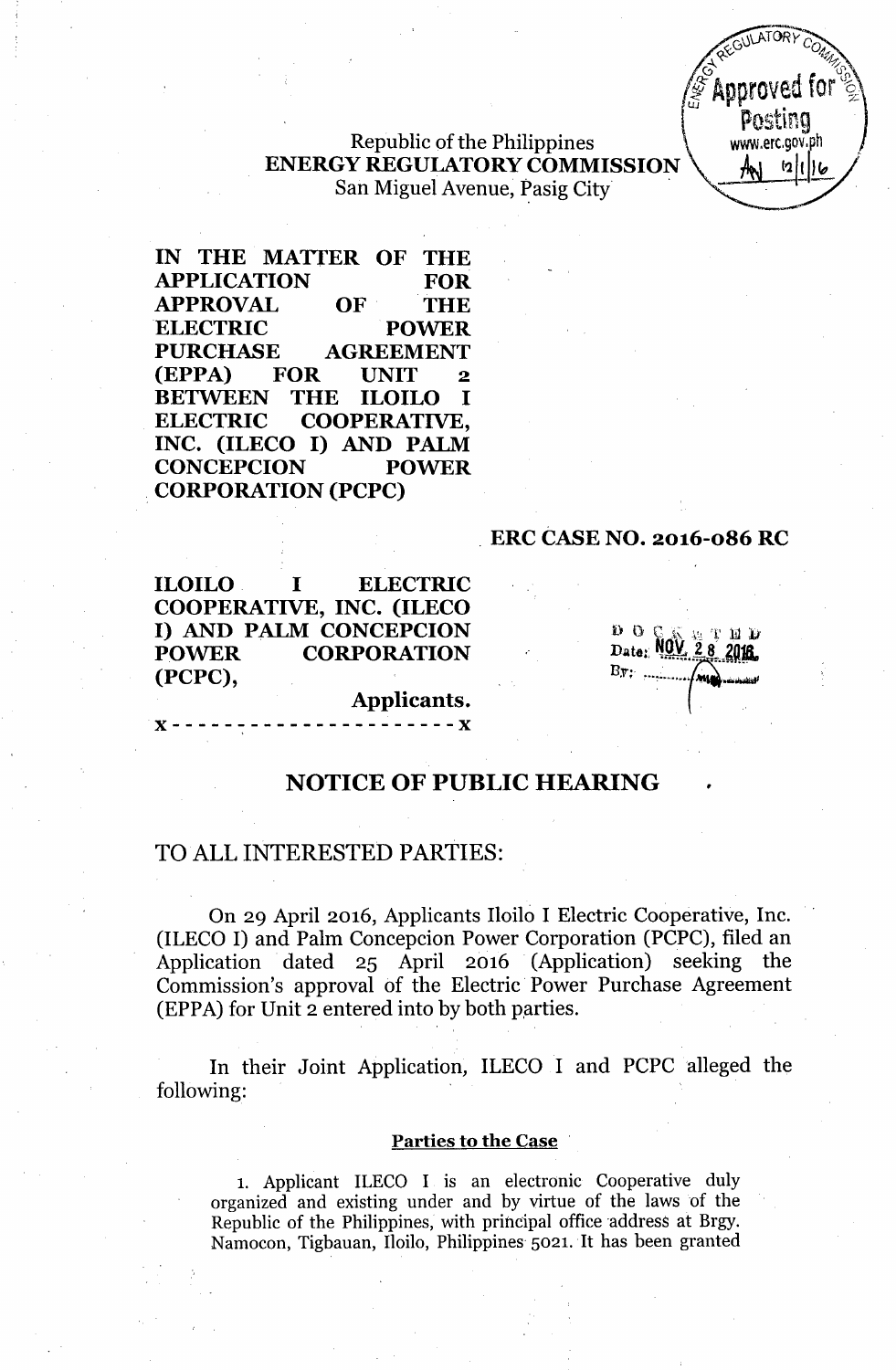### **ERC CASE NO. 2016-086 RC NOTICE OF PUBLIC HEARING/ 15November 2016 Page 2** of 15

an exclusive franchise by the National Electrification Administration (NEA) to distribute electric service in the Municipalities of Alimodian, Cabatuan, Guimbal, Igbaras, Leganes, Leon, Maasin, Miag-ao, Oton, Pavia, San Joaquin, San Miguel, Santa Barbara, Tigbauan, and Tubungan, all in the Province of Iloilo. A copy of its NEA Certificate of Registration is attached to this Application as Annex "A".

2. Applicant PCPC is a domestic corporation duly organized and existing under the laws of the Republic of the Philippines with principal office address at Brgy. Nipa, Municipality of Concepcion, Province of Iloilo. PCPC is in the process of constructing Unit 2 of the 2 x 135 MW clean coal-fired power plant (the "Power Plant"), which it shall own, operate, and maintain, located at Brgy. Nipa, Municipality of Concepcion, Province of Iloilo.

3. Copies of PCPC's Certificate of Registration, Articles of Incorporation, latest General Information Sheet, ("GIS"), and latest Audited Financial Statements are attached hereto as Annexes "B", "C", "D", and "E" respectively and all made integral parts hereof. Applicant PCPC is in the process of applying with the Board of Investments (BOI) for registration of Unit 2 of the Concepcion Power Plant Project. Applicant PCPC undertakes to submit its BOI registration for Unit 2 once it is registered.

4. A summary of the relevant technical characteristics of Unit 2, which is an exact copy or duplicate of Unit 1 of the Power Plant is attached hereto as Annex "F" and made integral part hereof.

5. A summary of the transmission projects or grid connection projects necessary to complement the PCPC Power Plant, including Unit 2 thereof is attached hereto as Annex "G" and made an integral part hereof.

#### **Nature of the Application**

6. Pursuant to Rule 20 (B) of the Energy Regulatory Commission's 2006 Rules of Practice and Procedure (the "ERC Rules") and other pertinent rules and regulations, this Application is being submitted to this Honorable Commission for the approval of the Electric Power Purchase Agreement for Unit 2 of the Concepcion Power Plant ("EPPA for Unit 2") entered into by and between Joint Applicants ILECO I and PCPC. A copy of the EPPA for Unit 2 is attached as Annex "H" of this Application and made an integral part hereof.

7. As will be elaborated further below, the subject EPPA and LOA were entered into by Joint Applicants in November and April 2015. Thus, in accordance with Resolution NO.1, Series of 2016 promulgated by the Honorable Commission last 15 March 2016, the EPPA is not yet covered by the requirement for a competitive selection process in the procurement of power supply for captive customers of distribution utilities.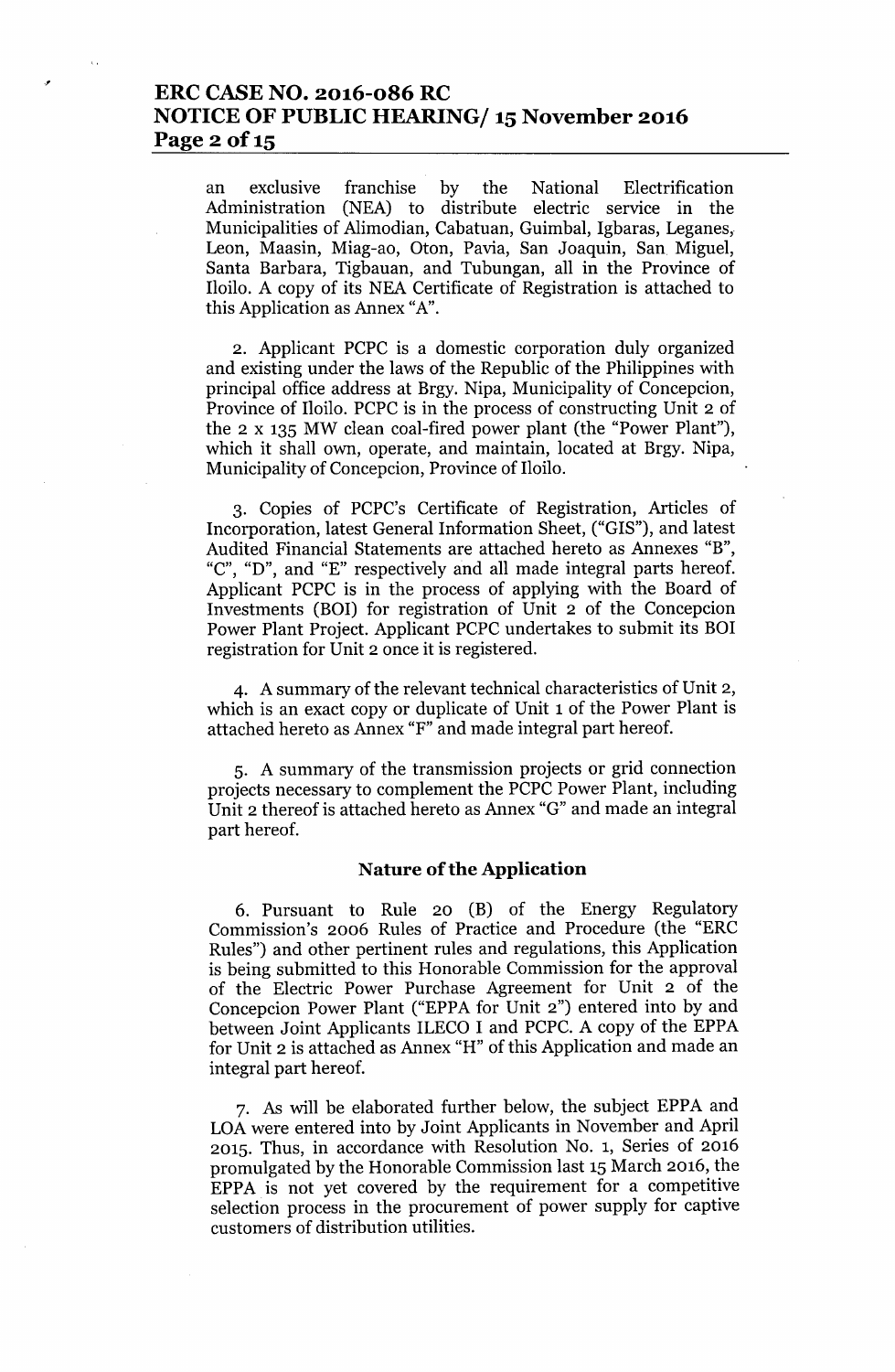# ERC CASE NO. 2016-086 RC NOTICE OF PUBLIC HEARING/ 15 November 2016 Page  $3$  of  $15$

#### Compliance with Pre-Filing Requirements

8. In compliance with the pre-filing requirements mandated under Rule 3, Section 4 (e) of the Implementing Rules and Regulations of Republic Act No. 9136, otherwise known as the EPIRA, Rule 6 of the ERC Rules, Joint Applicants furnished the legislative bodies of the local government units where they principally operate with a copy of the present Application together with all the annexes and accompanying documents. Copies of the Affidavits of Service on the Presiding Officer or Secretary of their duly authorized representatives, of the legislative bodies of the Province of Iloilo and the Municipalities of Tigbauan and Concepcion, both in Iloilo where Applicants principally operate, attesting to the fact of such service are attached hereto as Annexes "I" to "I-2".

9. In addition, Joint Applicants caused the publication of the instant Application in its entirety in a newspaper of general circulation within the franchise area of Applicant ILECO I. Copies of the newspaper where the publication of this Application appeared and the corresponding Affidavit of Publication from the publisher of such newspaper attesting to such publication are attached hereto as Annexes "J" and "J-1".

#### Statement of Facts and of the Case

10. Applicant PCPC sent a letter to the Board of Directors of ILECO I offering to supply a portion of its power requirements from the Unit 2 of the PCPC Power Plant by 2018. The representatives of the PCPC thereafter made multiple presentations to the Board of Directors of ILECO I on the proposed supply of power from Unit 2 of the PCPC Power Plant.

11. Joint Applicants PCPC and ILECO I thereafter commenced negotiations for the execution of the EPPA for Unit 2. Applicant ILECO I considered the need to address the security of the long term power supply requirements of the consumers in its franchise area which is projected to increase yearly up to 2019 and onwards and the prudence and wisdom of sourcing a portion of its power requirements from a new power plant in Panay that is not its current supplier in order to improve the reliability and security of the supply of power to its franchise area.

#### ILECO I DEMAND-SUPPLY PROJECTIONS

12. The franchise area of ILECO I had a total peak power demand of 49:32 MW in the year 2016. Currently, ILECO I sources its electric power requirements from the following suppliers:

a. 3.5 MW from Panay Energy Development Corp. under a Power Supply Contract until April 2036;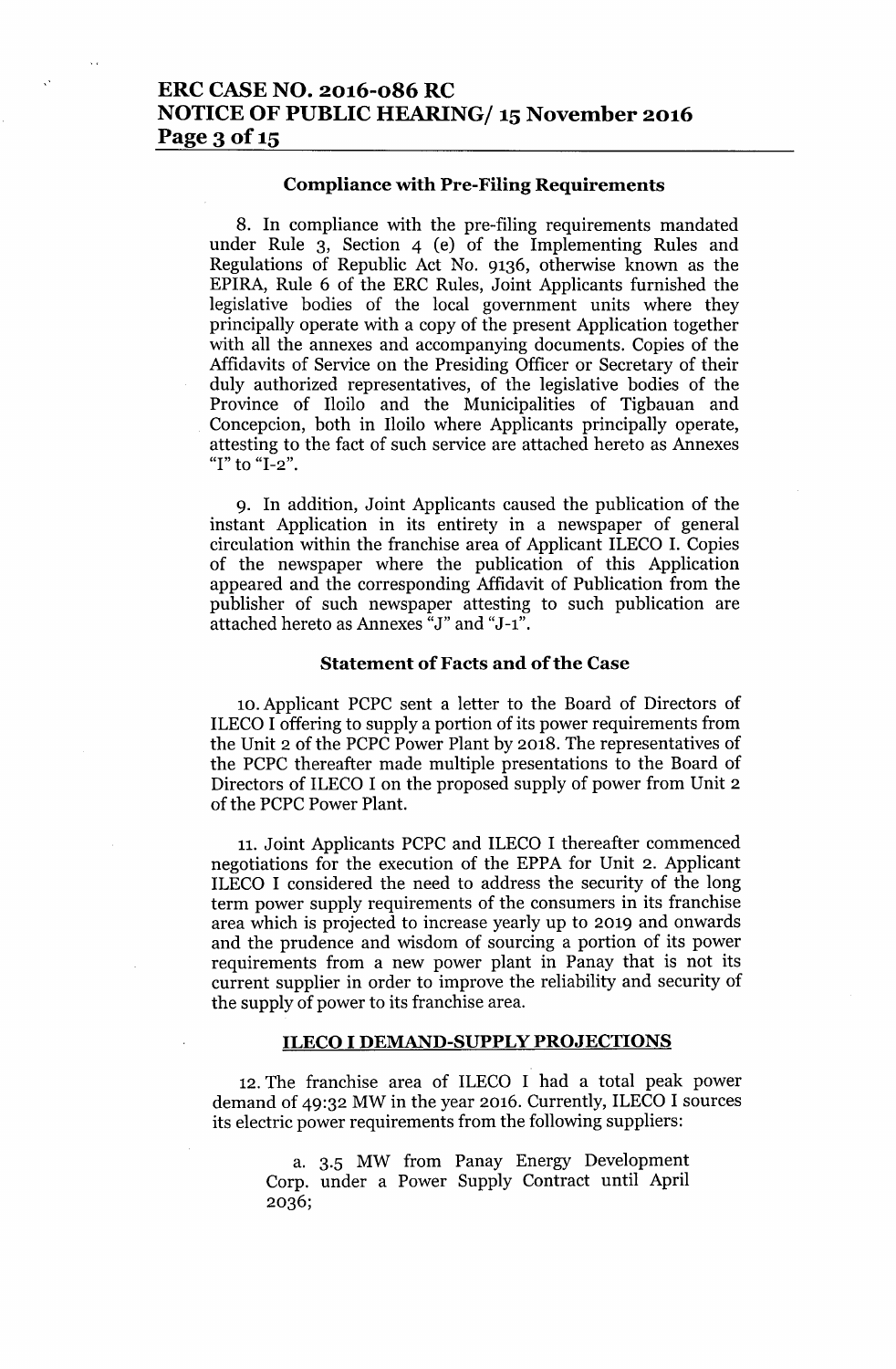### ERC CASE NO. 2016-086 RC NOTICE OF PUBLIC HEARING/ 15 November 2016 Page 4 of 15

b. 18 MW from the Green Core Geothermal Inc. under a Power Supply Agreement until December 2022;

c. 8 MW from Panay Power Corp. under a Power Supply Contract until August 2017;

d. 4 MW from SPC Island Power Corp. under a Power Supply Contract until August 2017;

e. 12.63 MW balance is sourced from the Wholesale Electricity Spot Market (WESM).

13. Thus, currently, only 33.5MW of the total demand of ILECO I is contracted under bilateral contracts. Further, the demand within the ILECO I franchise area is projected to grow by 6.92% a year from 2015 as demonstrated in its Distribution Development Plan. Thus, by 2019, the total demand of ILECO I will be 59.1MW. nMW of this load growth of ILECO I is what is sought to be supplied under the EPPA for Unit 2 with OCOC as amended by the LOA. This is consistent with the Distribution Development Plan of Applicant ILECO I, a copy of which, with its load curve, is attached hereto as Annex "K".

14. The Department of Energy (DOE) has projected that the Visayas Grid will need an additional MW of generating capacity by 2015. A copy of the supply-demand scenario for 2012 to 2030 as projected by the DOE in the 2012 Supply-Demand Outlook, as available in <http://www2.doe.gov.ph.news/2013> Supply-Demand Outlook.pdf is attached hereto as Annex "L" and made an integral part hereof.

15. In the attached 2012 DOE Supply-Demand Outlook, it is clearly indicated that the DOE has programmed the second 135 MW unit of PCPC in Concepcion, Iloilo to address the additional generating capacity requirements of the Visayas Grid by 2017/2018.

16. A copy of the Certification from NPC/PSALM that ULECO does not have any TSV/CSEE with NPC/PSALM is attached hereto as Annex "M" and made integral part hereof.

#### Details on the Procurement Process undertaken by applicant ILECO I

17. As stated earlier, Applicant PCPC sent a letter to Applicant ILECO I offering to supply base load power from Unit 2 of its Power Plant beginning 2018. Applicant PCPC made presentations to the Board and Management of ILECO I.

18. Mer a due diligence evaluation, Applicant ILECO I determined that the offer of PCPC to supply a portion of its power requirements by 2018 was very suitable since it was from a brand new power plant in Panay that could reasonably be expected to add new capacity to the Panay Grid by 2018;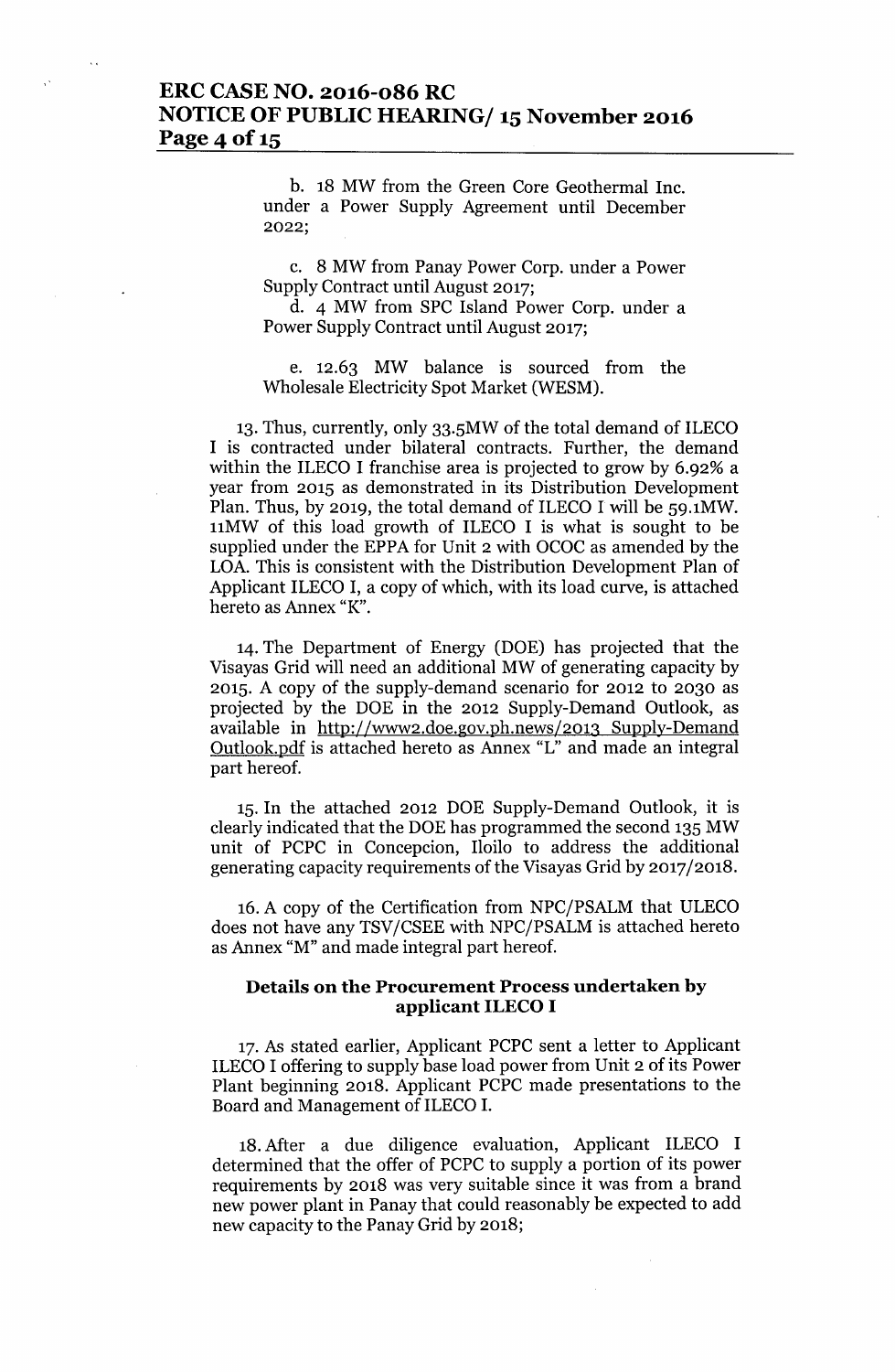# **ERC CASE NO. 2016-086 RC NOTICE OF PUBLIC HEARING/ 15November 2016 Page 5** of 15

19. Applicant ILECO I also determined that the PCPC Unit 2 power supply offer had a tariff that was cheaper than its current new contract with its other coal power plant supplier and was actually the lowest offered tariff among the new coal power plants in Visayas.

20.Applicant ILECO I further determined that it would be better to contract with a new power plant in Panay that was not yet its current supplier so that it would have an additional source of power supply which could continue to provide power supply to ILECO I should any of its current suppliers suffered outages thus improving the reliability and security of its power supply.

21. Applicant PCPC is in the process of amending its ECC No. 0606-006-402 for the Concepcion Power Plant to include the second 135MW Unit. It has already completed the public consultations and scoping for the amendment. Applicant PCPC undertakes so submit the amended ECC once it is approved.

22. Applicant PCPC has already requested for a Certification from the DOE Power Development Plan. Applicant PCPC undertakes to submit the said Certification once it is released by the DOE.

23. With the completion and coming in of Unit 2 of the PCPC power plant, it will address the growing power requirements of the ILECO I consumers and will prevent a shortage of power supply in its franchise area as well as for the whole of Panay and Visayas Grids. In addition, sourcing power from the PCPC Power Plant will insulate ILECO I consumers from the potential volatility of prices in the spot market. Also, since the PCPC Power Plant will be coal-fires, the electricity it will generate will be much less expensive than other available capacities in Panay which utilize bunker or diesel. Further, Applicant ILECO I determined that its supply of electricity will be more secure if it sourced its requirements from more generating plants/suppliers especially new baseload power plants in Panay Island.

24. Further, since the PCPC Power Plant is also located in Panay Island and connected to the Panay Grid and the power that it will supply to ILECO I need not pass through any submarine cables and will be free from potential line congestion charges or any outages of such cables.

25. Further, Applicants were informed that the Honorable Commission in ERC Case No. 2014-024 RC has already approved the application of NGCP for the early implementation of its planned Northern Panay Transmission Backbone project which includes the Associated Transmission Facilities for the 2X135MW PCPC Concepcion Coal Power Plant that will connect plant to the Panay Grid via two connection points.

26. Given the foregoing determinations, Applicant ILECO I entered into the subject EPPA for Unit 2 with PCPC on 02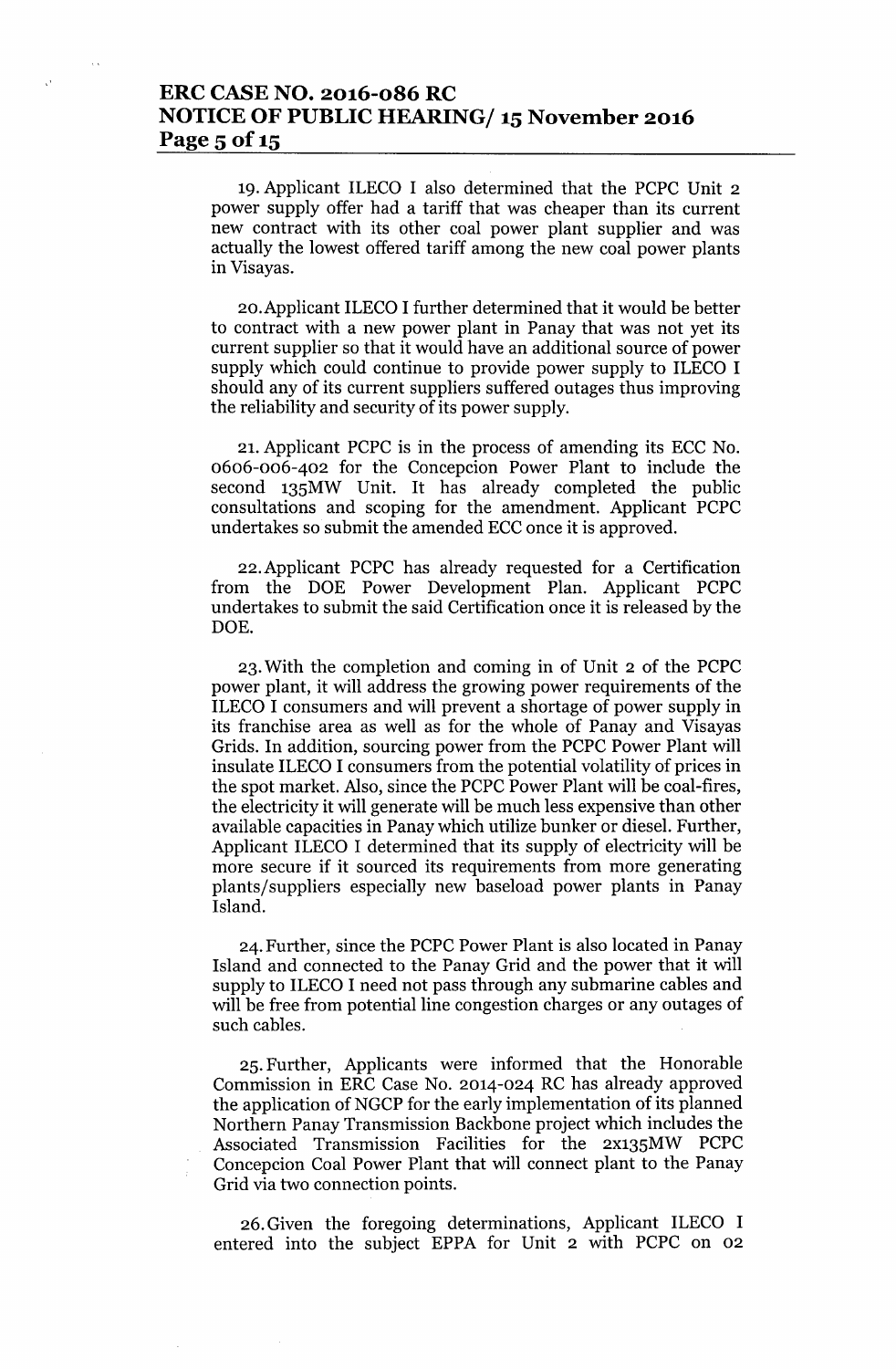# ERC CASE NO. 2016-086 RC NOTICE OF PUBLIC HEARING/ 15 November 2016 Page 6 of 15

November 2015 to ensure the security, affordability, and reliability of its supply of power to meet the demand growth of the consumers in its franchise area to avoid the potential exposure to spot market price volatility.

27. As stated above, under Resolution NO.1, series of 2016 issued by the Honorable Commission, power supply contracts like the EPPA for Unit 2 between Joint Applicants, executed before 30 April 2016 need not undergo a competitive selection process.

28.However, as Joint Applicant ILECO I reassessed its demandsupply projections for 2019 and determined that it would need additional power by then and that of Unit 2 offer of PCPC was still the most advantageous, Joint Applicant ILECO I decided to increase its Contracted Capacity from Unit 2 of the PCPC Concepcion Power Plant by a further 4MW for a total of 11MW Contracted Capacity. This was documented via the execution of a Letter of Agreement (the "LOA") with Joint Applicant PCPC dated 15 April 2016, a copy of which is attached to this Application as Annex "H-l" and made integral part hereof.

#### EXECUTIVE SUMMARY AND ABSTRACT OF THE ELECTRIC POWER PURCHASE AGREEMENT

29.Executive Summary. Under the EPPA for Unit 2 as amended by the LOA, PCPC agreed to supply and deliver, and ILECO I agreed to take and pay for electricity supplied by PCPC from Unit 2 of its Concepcion Coal Plant, at a total contracted capacity of 11MW (the "Contracted Capacity"), with a load factor of 100%, to be Page6of16 delivered in accordance with the Minimum Contracted Energy and the Daily Generation Schedule (DGS) which is fixed on a daily and hourly basis in accordance with the EPPA for Unit 2. In all Intervals as provided under the EPPA for Unit 2, ILECO I shall nominate no less than 50% of its Contracted Capacity.

30.Monthly Contracted Capacity and Energy. The agreed monthly contracted capacity and minimum contracted energy under the EPPA for Unit 2 as amended by the LOA between Applicants PCPC and ILECO I is as follows:

| <b>Billing Month</b> | <b>Capacity</b><br><b>MW</b> | <b>Minimum Contracted Energy*</b><br><b>KWH</b> |
|----------------------|------------------------------|-------------------------------------------------|
| January              | 11                           | 8,184,000                                       |
| February             | 11                           | 7,392,000                                       |
| March                | 11                           | 8,184,000                                       |
| April                | 11                           | 7,920,000                                       |
| May                  | 11                           | 8,184,000                                       |
| June                 | 11                           | 7,920,000                                       |
| July                 | 11                           | 8,184,000                                       |
| August               | 11                           | 8,184,000                                       |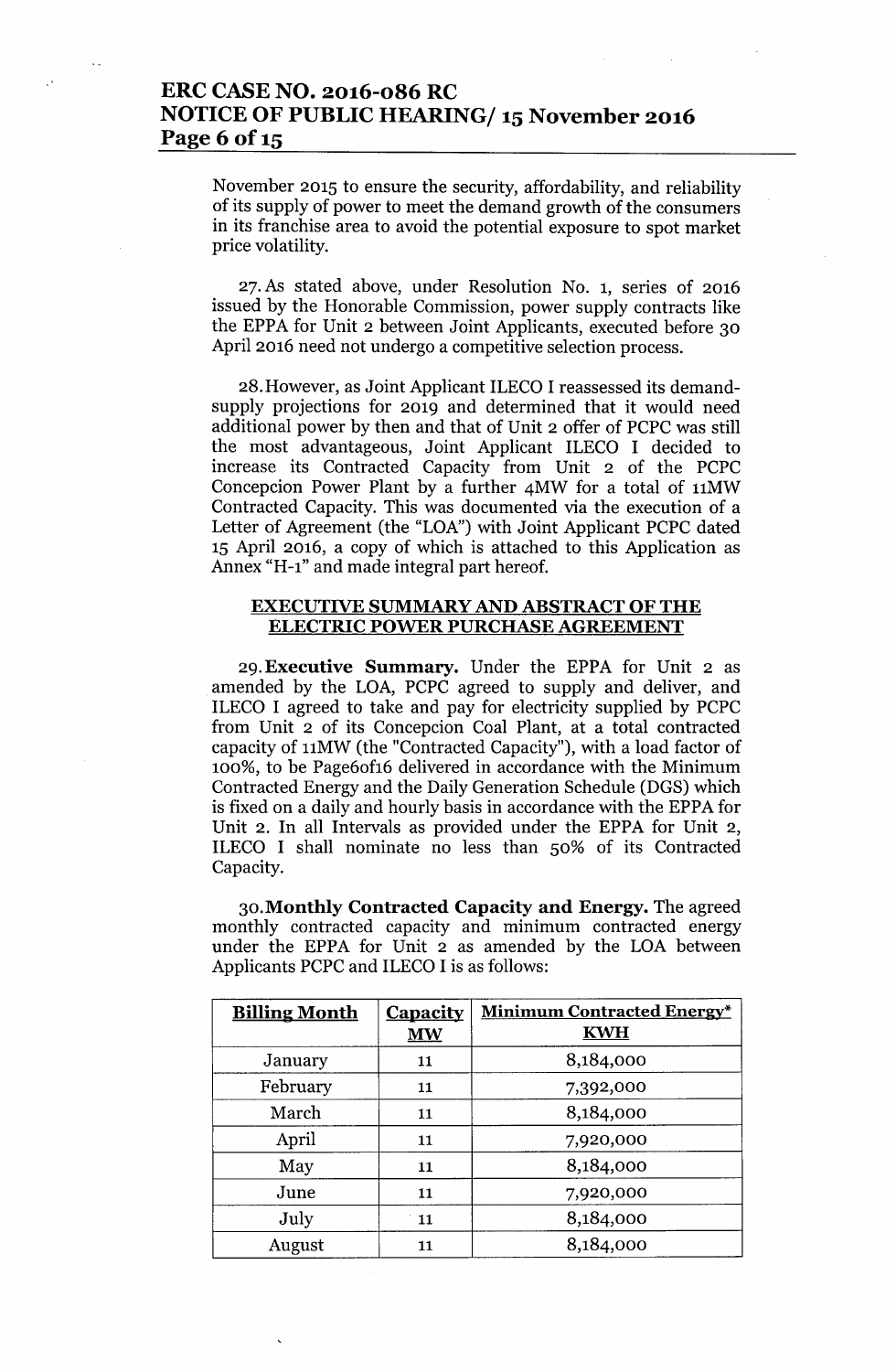## ERC CASE NO. 2016-086 RC NOTICE OF PUBLIC HEARING/ 15 November 2016 Page 7 of 15

| September | 7,920,000 |  |
|-----------|-----------|--|
| October   | 8,184,000 |  |
| November  | 7,920,000 |  |
| December  | 8,184,000 |  |

\*to be adjusted for allowed outages in the billing period upon commercial operations of the power plant provided that the total contract energy shall not exceed 83,833,200 kWh in an ordinary year.

When ILECO I is unable to take the Contract Energy or a portion thereof for reasons other than Force Majeure, the nominated quantity under the DGS is deemed taken by ILECO I and it shall settle for the entire nominated quantity in accordance with the terms of the EPPA for Unit 2. ILECO I shall, in accordance with the WESM Rules, claim any proceeds on such shortfall from the Market Operator.

31. Delivery Point. The Contracted Capacity and electricity shall be delivered by PCPC to ILECO I at the delivery point which is the High Voltage side of the transformer at the Power Plant as designated in the EPPA (Schedule 3) on the Initial Delivery Date. PCPC shall deliver or cause the delivery of such electricity in accordance with good utility practice and in compliance with appropriate rules and regulations such as the Grid Code and the Distribution Code, the WESM Rules and the Open Access Transmission Service Rules.

32. Initial Delivery Date. The Initial Delivery Date upon which Applicant PCPC must deliver the Contracted Capacity and Energy to Applicant ILECO I under the terms of the EPPA for Unit 2 as amended by the LOA is 26 January 2019. The Electricity Fees under the EPPA for Unit 2 (Schedule 4) are as follows:

#### SCHEDULE 4 ELECTRICITY FEES FOR UNIT 2

(Commercial Operations)

At Load Factor of 100%

Rate Components

 $=$  PhP 2.33/kwh (fixed)

 $0 & M \text{ Free (PhP)}$  = PhP 0.315/kwh (as of June 2015 base date)  $0 & M \text{ Free (USD)}$  = USD  $0.007/\text{kwh}$  (as of June 2015 base date)

Fuel  $= PhP 1.55/kwh$ 

TOTAL P1W 4.52/kwh Note: Fuel costs quoted above is based on November 2015 price of coal per PCPC contract with its coal supplier. Import Duties, Fees and Taxes are assumed to be zero due to the 2015 ASEAN Free Trade Agreement.

Formula:

Electricity Fees = Energy Fees + Actual Fuel Cost

Energy Fees  $=$  Tariff Fees x E

 $Tariff Fees = CRF + O&MFees$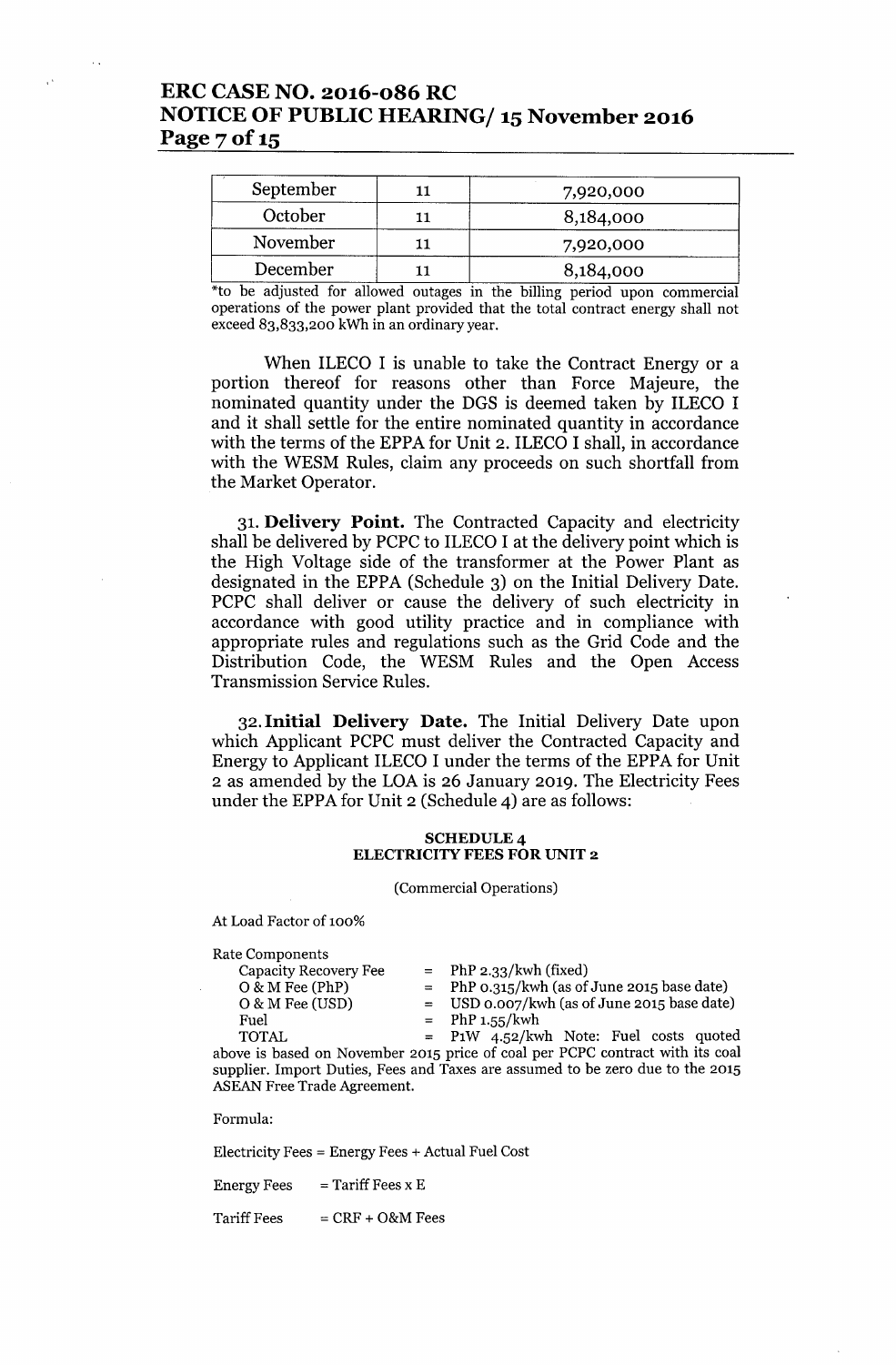### **ERC CASE NO. 2016-086 RC NOTICE OF PUBLIC HEARING/ 15November 2016 Page 8** of 15

$$
O\&M\,\text{Fees} = \left(PhPO\&M\,x\,\frac{PhCPI_c}{PhCPI_b}\right) + \left(USDO\&M\,x\,\frac{PhCPI_c}{PhCPI_b}\,x\text{Forex}\right)
$$

Actual Fuel Cost =  $[$ Fuel Cost x E $]$  + Start Up Costs

Fuel Cost

| /(Current Fuel Cost + Transport Cost)(Forex) + Import Duties, Fees & Taxes) |
|-----------------------------------------------------------------------------|
| 1000                                                                        |

x(Consumption Rate)

```
Current Fuel Cost =
```
. [5400 *keal/kg GAD] .* New CPnce Index x / *x* (100% - 17% *dzscount rate 6700 keaZ kg GAD*

#### Where:

| <b>CRF</b>                                                                     | $=$      | Capacity Recovery Fee = Php 2.33/k Wh PhP                                                                                                                                                                                                                                                   |  |  |
|--------------------------------------------------------------------------------|----------|---------------------------------------------------------------------------------------------------------------------------------------------------------------------------------------------------------------------------------------------------------------------------------------------|--|--|
| O&M                                                                            | $=$      | Peso-based O&M Fee = Php $o.315/kwh$                                                                                                                                                                                                                                                        |  |  |
| $PhCPI_c$                                                                      |          | Philippine CPI for the current month for all items as published<br>by the NSO                                                                                                                                                                                                               |  |  |
| PhCPI <sub>b</sub>                                                             | $=$      | Base Philippine CPI = $141.3$ (as of June 2015 base date)                                                                                                                                                                                                                                   |  |  |
| Provided that PhCPI <sub>c</sub> / PhCPI <sub>b</sub> shall not be less than 1 |          |                                                                                                                                                                                                                                                                                             |  |  |
|                                                                                |          | $USDO&M = U.S.$ Dollar-based O&M Fee = USD 0.007/kwh                                                                                                                                                                                                                                        |  |  |
| <b>USCPIQ</b>                                                                  |          | = U.S. CPI for the current month for all items as published by the<br>U.S. Bureau of Labor Statistics (USBLS)                                                                                                                                                                               |  |  |
| USCPI <sub>b</sub>                                                             | $\equiv$ | Base U.S. $CPI = 237.786$ (as of June 2015 base date)                                                                                                                                                                                                                                       |  |  |
| Provided that USCPI <sub>c</sub> /USCPI <sub>b</sub> shall not be less than 1  |          |                                                                                                                                                                                                                                                                                             |  |  |
| Forex                                                                          | $=$      | Reference exchange rate (in PhP per US\$) on the meter reading<br>date, as published by the Bangko Sentral ng Pilipinas (BSP),<br>vw.hs, gov.ph provided that for the O&M Fee, Forex shall be<br>P44.98-SI or the prevailing actual Forex as of meter reading<br>date, whichever is higher. |  |  |
| Ε                                                                              | $=$      | Minimum Contract Energy or Energy Delivered, whichever is<br>higher                                                                                                                                                                                                                         |  |  |

- New C Price = Running average of the preceding three-month weekly reference price for thermal coals delivered on an FOB basis at Newcastle port for 6700kcaI/kg ADB as per the Global Coal New Castle Physical Trading as published in [www.globalcoal.com](http://www.globalcoal.com) provided that if the said index becomes irrelevant in accordance with Article 4 of the Coal Supply Agreement of SELLER, SELLER may agree on a new index with its coal supplier or source coal from the spot market in order to secure the continued supply of coal for the supply of electricity to BUYER from the Power Plant under this Agreement. SELLER shall be allowed to use such new index or spot price as the basis of the coal costs under this Agreement. Should such occur, SELLER shall inform BUYER of such changes in the basis of the Coal Costs.
- Transport Cost = Actual Transport Price per MT unit
- Consumption Rate = Actual consumption rate or the ceiling of  $0.647\text{kg/kwh}$ whichever is lower escalated at a rate of 1 .5% per year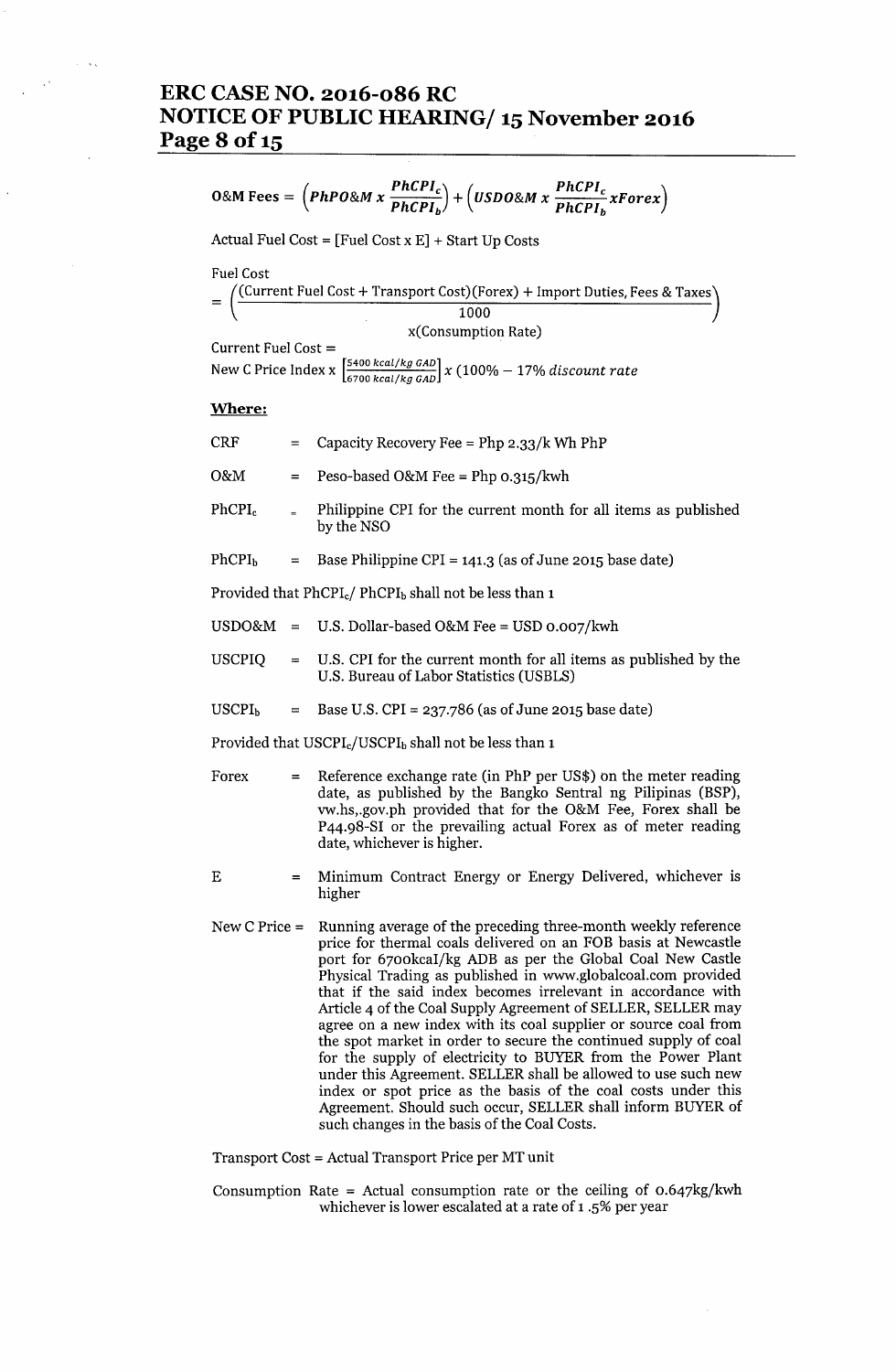# ERC CASE NO. 2016-086 RC NOTICE OF PUBLIC HEARING/ 15 November 2016 Page 9 of 15

Start Up Costs =Actual Start Up Costs for the Power Plant pro-rated against the Contracted Capacity of BUYER and the net sellable capacity of SELLER from the Power Plant

33. Price Formula for Coal. The agreed coal price formula in the coal supply contract of Applicant PCPC with P.T. Pevensey, its contracted coal supplier is reflected in the Schedules 4 of the EPPA for Unit 2 in accordance with the established policy of the Honorable Commission that fuel costs are on a pure pass-through basis. In the same coal supply contract of Applicant PCPC as submitted and approved by the Honorable Commission in the other Applications for the Approval of EPPA's for Unit 1 of PCPC, it is also stipulated that if the said index becomes irrelevant in accordance with Article 4 of the Coal Supply Agreement, PCPC may agree on a new index with its coal supplier or source coal from the spot market in order to secure the continued supply of coal for the supply of electricity to its customers from the Power Plant under the various EPPA's. PCPC shall be allowed to use such new index or spot price as the basis of the coal costs under the EPPA's.

34. Details of the Fuel Procurement. The sworn statement of the details for the fuel procurement of Applicant PCPC for the coal requirements of the Power Plant are attached as Annex "N" and made an integral part of this Application.

35. Term. The EPPA shall have a term of fifteen (15) years commencing on the Initial Delivery Date and ending on the fifteenth (15th) anniversary of such commencement date, unless sooner terminated pursuant to the terms of the EPPA for Unit 2. The Initial Delivery Date is the date of the commencement of PCPCs obligation to deliver to ILECO I, and for ILECO I to purchase the Contract Capacity and Contract Energy, provided the Honorable Commission has approved the EPPA for Unit 2.

36. Allowed Schedule of Outage. Under the EPPA for Unit 2, PCPC is allowed a Scheduled Outage which shall not exceed thirty (30) days year and an Allowed Unscheduled Outage period of fifteen (15) days per calendar year for Unit 2. Any unutilized Allowed Scheduled Outage periods may be used for Allowed Unscheduled Outages and vice versa but any unutilized Allowed Scheduled and Unscheduled Outage allowances within a calendar year will not be accumulated for use during the succeeding years of the Cooperation Period. PCPC shall schedule an outage only for one unit of the power plant at a given time.

37. Reduction or Increase in the Contracted Capacity. ILECO I shall be entitled to a reduction in its Contracted Capacity as a result of the transfer of any of its contestable market to another supplier upon at least sixty (60) days prior notice to PCPC and provided further that: (i) the transfer is direct to the PCPC or (ii) if the PCPC is able to contract with a suitable alternative market to sell the portion of the Contracted Capacity reduced by such contestable market. If a contestable market of ILECO I ceases operations, it is allowed under the EPPA for Unit 2 to reduce its Contracted Capacity to the extent of the aforesaid contestable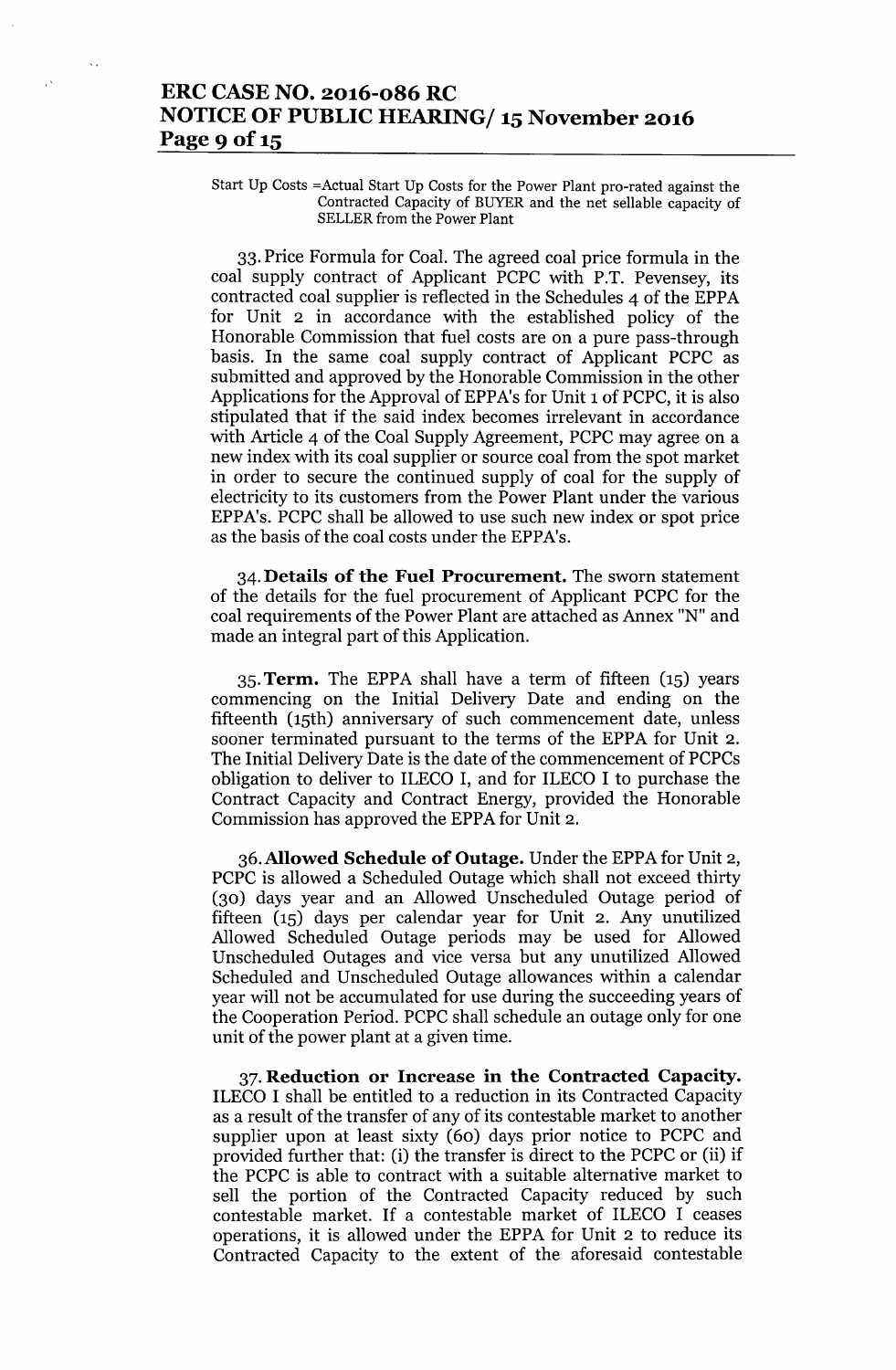# ERC CASE NO. 2016-086 RC NOTICE OF PUBLIC HEARING/ 15 November 2016 Page 10 of 15

market's contribution to the total Contracted Capacity contracted by the ILECO I under the EPPA for Unit 2, provided that such reduction shalt be distributed proportionately by ILECO I among all its suppliers of electricity. ILECO I may source any of its additional power requirements from PCPC at the same terms and conditions agreed in the EPPA for Unit 2, subject to the availability of capacity from the Power Plant.

38.Billing Month. A Billing Month under the EPPA for Unit 2 means the period commencing on the first hour of the twenty sixth (261h) day of a calendar month and ending on the last hour of the twenty fifth (25th) day of the next calendar month. Within ten (10) working: days after the end of each Billing Month, PCPC shall deliver to ILECO I an invoice in respect of Electricity Fees payable for the previous Billing Month. The due dates for such invoice shall be fifteen (15) calendar days after receipt of such billing. There shall be separate billings and settlements for the EPPA's for Unit 1 and 2 of ILECO 1with PCPC, respectively.

39. Prompt Payment Discount. In the event that the full and proper payment for the Electricity is made by ILECO I within seven (7) days from receipt of the invoice, PCPC shall grant to ILECO I a prompt payment discount equivalent to one percent (1%) of the CRF portion of the Electricity Fees (exclusive of, O&M fees, fuel cost and any applicable charges and taxes), corresponding to the energy billed for such Billing Month. All payments under the EPPA for Unit 2 shall be made in Pesos. Further, Applicant ILECO I shall not be required to post a Security Deposit prior to the effectivity of the EPPA for Unit 2.

40.Charges, Expenses and Taxes. In relation to the supply of electricity by PCPC to ILECO I, any charges, costs, expenses, and fees that may be charged to, incurred and/or assumed by PCPC or otherwise imposed by NGCP, any Governmental Authority, the Market Operator or any other third party, for transmission and/or Ancillary Services, market fees and other related services in connection with the delivery of electricity under the EPPA for Unit 2 shall be paid by ILECO I.

41. Causes For Termination. In the event that the EPPA for Unit 2 is terminated by PCPC on the grounds of (a) the failure of ILECO I to pay the Electricity Fees or any other amounts payable under the EPPA for Unit 2; (b) breach by ILECO I of any of the Page Iloflô provisions of the EPPA for Unit 2 and its failure to cure the breach within the prescribed period; and (d) termination by PCPC of the EPPA for Unit 2 upon the occurrence of any events of default under the EPPA for Unit 2, ILECO I shall be liable to pay liquidated damages in the form of a termination penalty amounting to capital recovery fees for the remainder of the Cooperation Period but not to exceed three (3) years. Upon the termination of the EPPA for Unit 2 in bad faith by PCPC, it shall pay ILECO I liquidated damages in the form of a termination penalty amounting to the capital recovery fees as approved by the ERC for the remainder of the Cooperation Period but not to exceed three (3) years.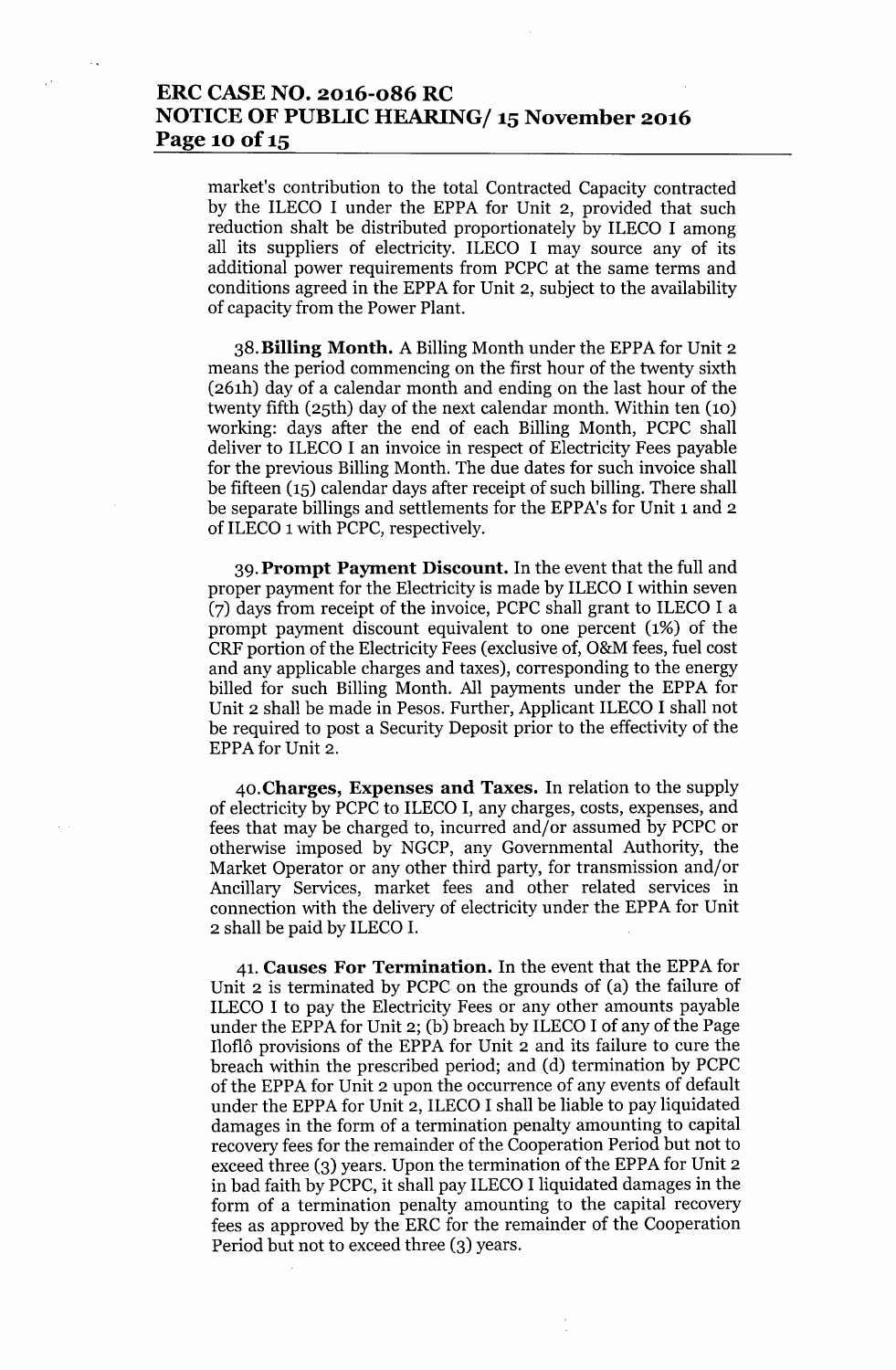### ERC CASE NO. 2016-086 RC NOTICE OF PUBLIC HEARING/15 November 2016 Page 11 of 15

#### STAGES OF SUPPLY

42. The Electricity Fees correspond to the different stages of supply of the Power Plant computed in accordance with Schedules 4, sa and Sb of the EPPA.

43.Testing and Commissioning and Pre-Commercial Operation. In accordance with the policy of the Honorable Commission in Applicant PCPC shall only charge, during the testing, commissioning and pre-commercial operations period for Unit 2 the Variable O&M Fee of PO.1426/kWh and pass on fuel costs for electricity actually delivered during the said periods to Applicant ILECO 1.

44. Commercial Operation. During the commercial operations period which shall commence on the Initial Delivery Date, PCPC will deliver to ILECO I on a firm basis, the Contracted Capacity and Minimum Contracted Energy from Unit 2 of the Power Plant, subject to the payment of Electricity Fees by ILECO I computed in accordance with the formula specified in the amended Schedule 4 of the EPPA for Unit 2.

4S. The EPPA thus proposes separate rates on the power delivered by PCPC to ILECO I, depending on the stage of the operations of the Power Plant development (Le., during testing and commissioning, during Pre-Commercial Operation Period, or on Commercial Operations).

#### IMPACT OF EPPA FOR UNIT 2 ON ILECO I GENERATION **COSTS**

46. Should the Honorable Commission approve the Electricity Fees under the EPPA as amended by the LOA, there is a projected decrease in the generation cost of ILECO I of PhpO.16 per kWh on the Initial Delivery Date in 2019, upon commercial operations of Unit 2 of the Power Plant.

47. Should the Honorable Commission approve the Electricity Fees under the EPPA for Unit 2 as amended by the LOA and allow PCPC to deliver and ILECO Ito receive power during the testing and commissioning and pre-commercial operation periods, there will be a decrease in the generation costs of ILECO I of Phpl.02 per kWh. A copy of the simulation on the impact of the proposed rates of Applicant PCPC on the generation cost of Applicant ILECO I is attached hereto as Annex "0" and made an integral part hereof;

48. The expected additional capacity from Unit 2 of the PCPC Power Plant even as early as the testing and commissioning and precommercial operations of Unit 2 of the Power Plant will contribute greatly to the improvement of the quality, reliability and affordability of electric power delivered to the consumers of ILECO I and the security of supply and stability of the Panay and Visayas power grids.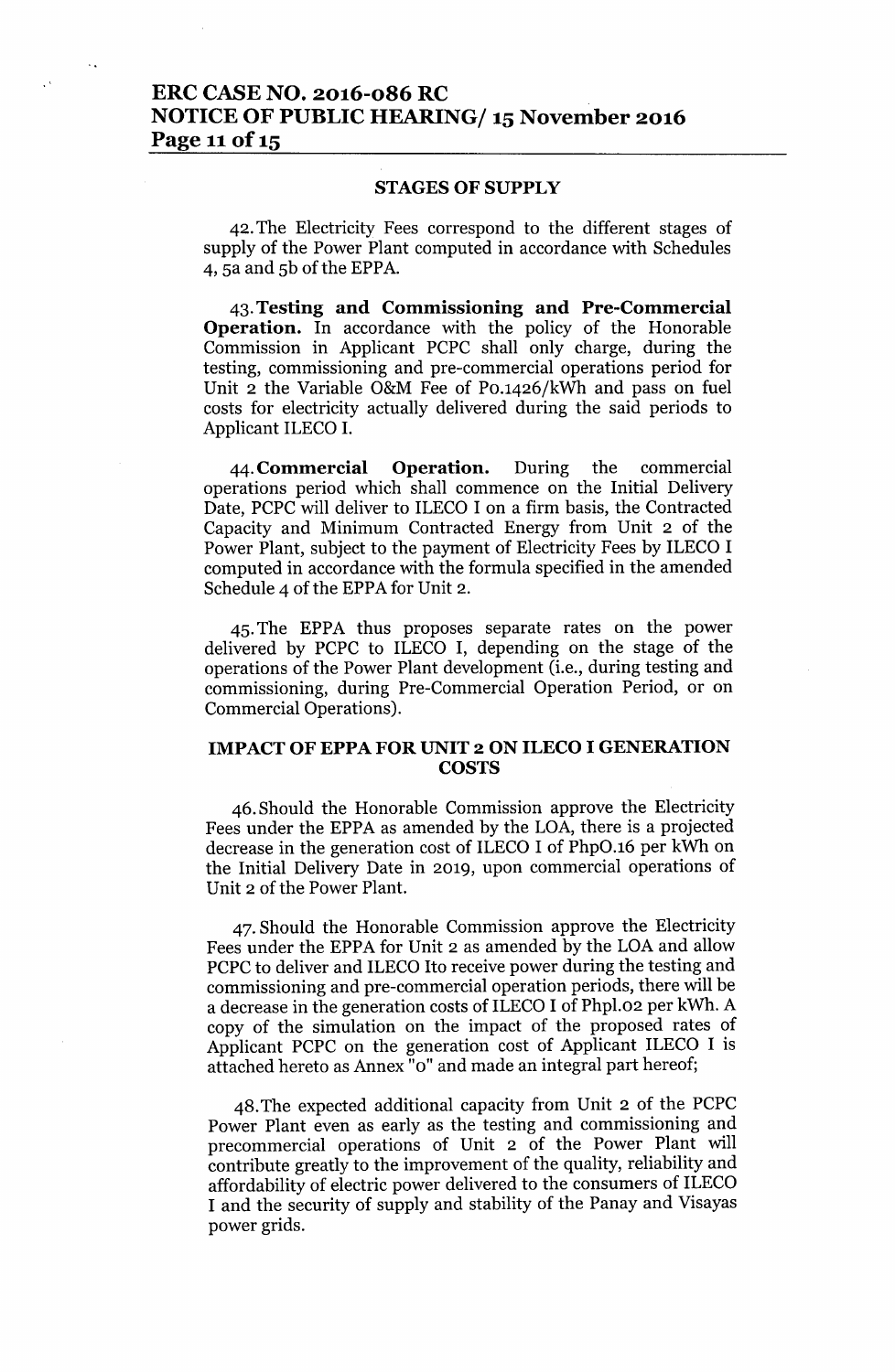## **ERC CASE NO. 2016-086 RC NOTICE OF PUBLIC HEARING/ 15November 2016 Page 12** of 15

49. Under the terms of the EPPA for Unit 2, among the conditions precedent to the performance by ILECO I and PCPC of their respective obligations thereunder is the approval by the Honorable Commission of this Joint Application.

50. Thus, for PCPC to be able to deliver and ILECO I to be able to .receive power from the former as early as the testing and commissioning and the pre-commercial operations of Unit 2 of the Power Plant, it is imperative that the Honorable Commission issue a final approval for the EPPA between Joint Applicants after full consideration on the merits.

51. **Certificate of Compliance.** As Unit 2 of the Concepcion Power Plant is still being built, Applicant PCPC has not yet applied for the issuance of a Certificate of Compliance (COC) that will allow it to generate electridty from Unit 2 of the Concepcion Power Plant. Applicant PCPC undertakes that it will secure such COO for its Unit 2 at least three (3) months prior to the testing and commissioning of Unit 2;

52. **Project Cost.** A summary of the relevant information on the project cost for the second 135 MW coal-fired power generation Unit of POPO is provided in the Summary of Project Cost attached as Annex "F' hereto and made an integral part hereof.

53. **Funding and Sources of Funds, Cash Flow and Basis for the Purchased Power Rate.** The Unit 2 Project shall be funded through loans from financial institutions and equity from the shareholders. Summaries of the relevant, information on PCPC's sources of funds for the Power Plant including the debtequity ratio for the Project, cash flow and basis for the purchased power rate in the EPPA for Unit 2 is hereto attached as Annexes "Q", "R" and "5" respectively and made integral parts hereof.

54. **Bank Certification.** Applicant PCPC is still in the process of finalizing its financing for Unit 2 of the Concepcion Power Plant. As such it cannot yet secure any. bank certification. As an alternative, Applicant PCPC respectfully submits the indicative Term Sheet for the financing of its Unit 2 Project from BDO Capital and Investments, Inc., the Lead Arranger of the financing for the said project, on the principal amortization, term and interest of the prospective loan which is attached hereto as Annex "T" and made an integral part hereof. Applicant PCPC undertakes that it shall submit the Bank certification and Loan Agreement/s for its Unit 2 project as soon as they are finalized:

55. **Rates Schedule.** The Electricity Fees are computed and specified in Schedules 4 and 5a of the EPPA for Unit 2;

56. **Capital Recovery Fee of PhP2.33/kWh.** The Project Cost for the Unit 2 of the Concepcion Power Plant would yield a Capital Recovery Fee (CRF) of P2.33/kwh.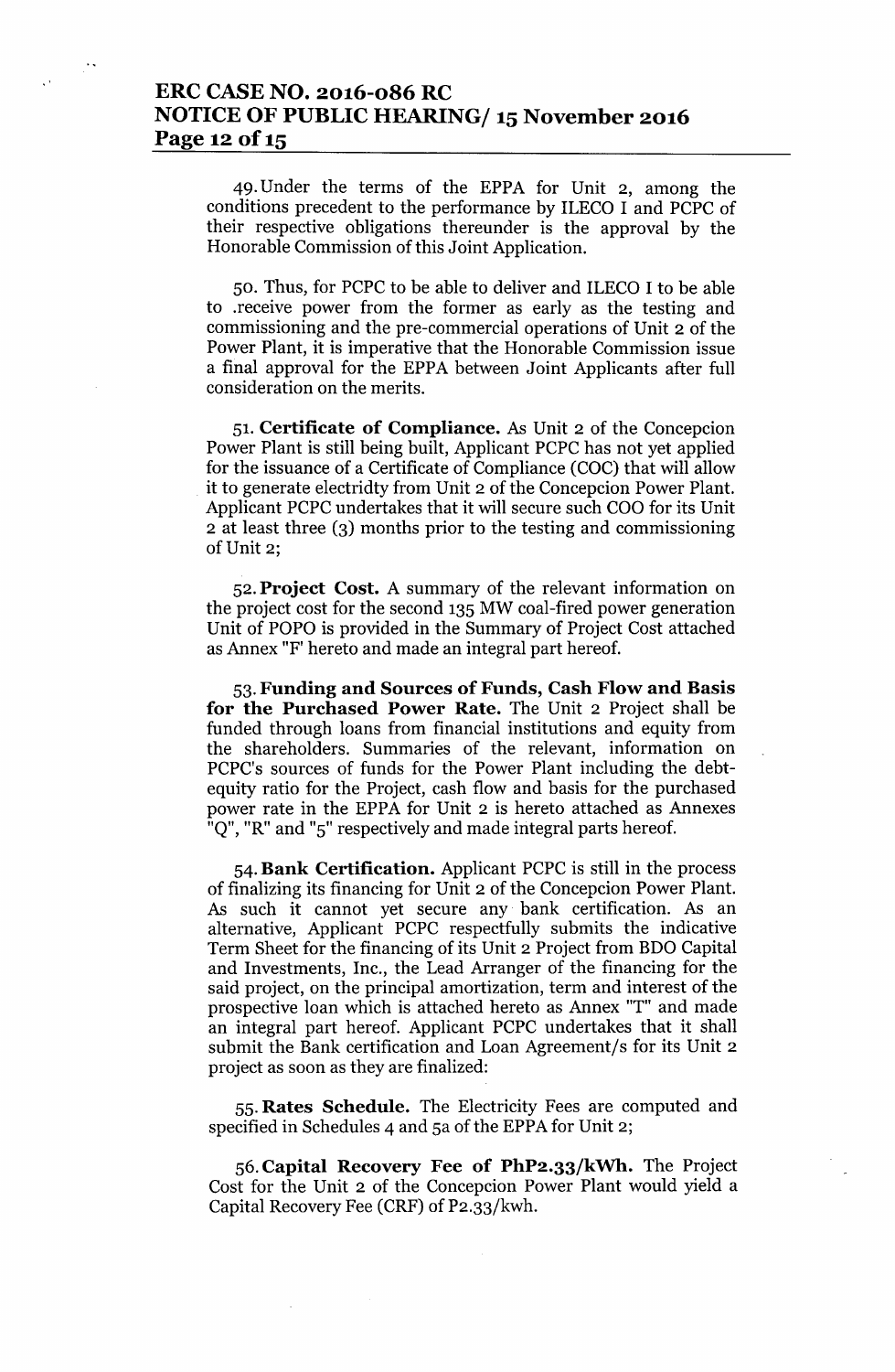57. **WESM Membership.** Applicant ILECO I is already a member of the WESM. Applicant PCPC is in the process of finalizing its membership in the WESM and undertakes that it shall submit proof of such membership once it has been approved by WESM.

58. **Agreements on Grid Connection.** The PCPC Power Plant shall be connected to the Yisayas grid through the National Grid Corporation of the Philippines. Applicant PCPC has already executed a Connection Agreement with NGCP a copy of which is attached hereto as Annex "U". Applicant PCPC shall enter into a Transmission Service Agreement and Metering Service Agreement with NGCP prior to the time that the Power Plant will require feedback power from the grid.

59. **Board Resolutions.** A copy of the Board Resolution adopted by the Board of Directors of PCPC authorizing the joint filing of the instant application with ILECO I, is attached hereto as Annex "Y" and made an integral part hereof. Likewise, a copy of the Board Resolutions passed by the Board of Directors ILECO I approving the execution of the EPPA for Unit 2 and LOA respectively with PCPC and authorizing the joint filing of the instant Application, are attached hereto as Annexes "Y-i" and "Y-2" and made integral parts hereof;

#### **ALLEGATIONS IN SUPPORT OF MOTION FOR NON-DISCLOSURE OF CONFIDENTIAL INFORMATION**

60. Under Article 10 of the EPPA for Unit 2, the Joint Applicants agreed to keep in strict confidence all "Confidential Information" of PCPC, to ensure that no Confidential Information of Applicant PCPC is disclosed to third parties and that they shall use utmost efforts to prevent any unauthorized disclosure of Confidential Information. Such Confidential Information includes any information relating to the operations, businesses, technology, practices, products, marketing, sales, services, finances or legal affairs of PCPC, as well as actual or prospective customers, business partners, market opportunities, business, sales, marketing, technical, financial and legal plans, proposals and projections, product information, know-how, design rights, trade secrets, concepts, techniques, processes, methods, systems, designs, programs, codes, formula, research, experimental works and works in progress.

61. Joint Applicants respectfully request that pursuant to their agreement to maintain in strict confidence all confidential information of PCPC, Annexes "N", "F", "Q", "R", "5" and "T" which . contain certain non-public information, data and calculations involving business operations and financial trade secrets reflecting PCPC's investment and business calculations, be treated as confidential documents.

62. Under Rule 4 of the ERC Rules, the Honorable Commission may, upon request of a party and the determination of the existence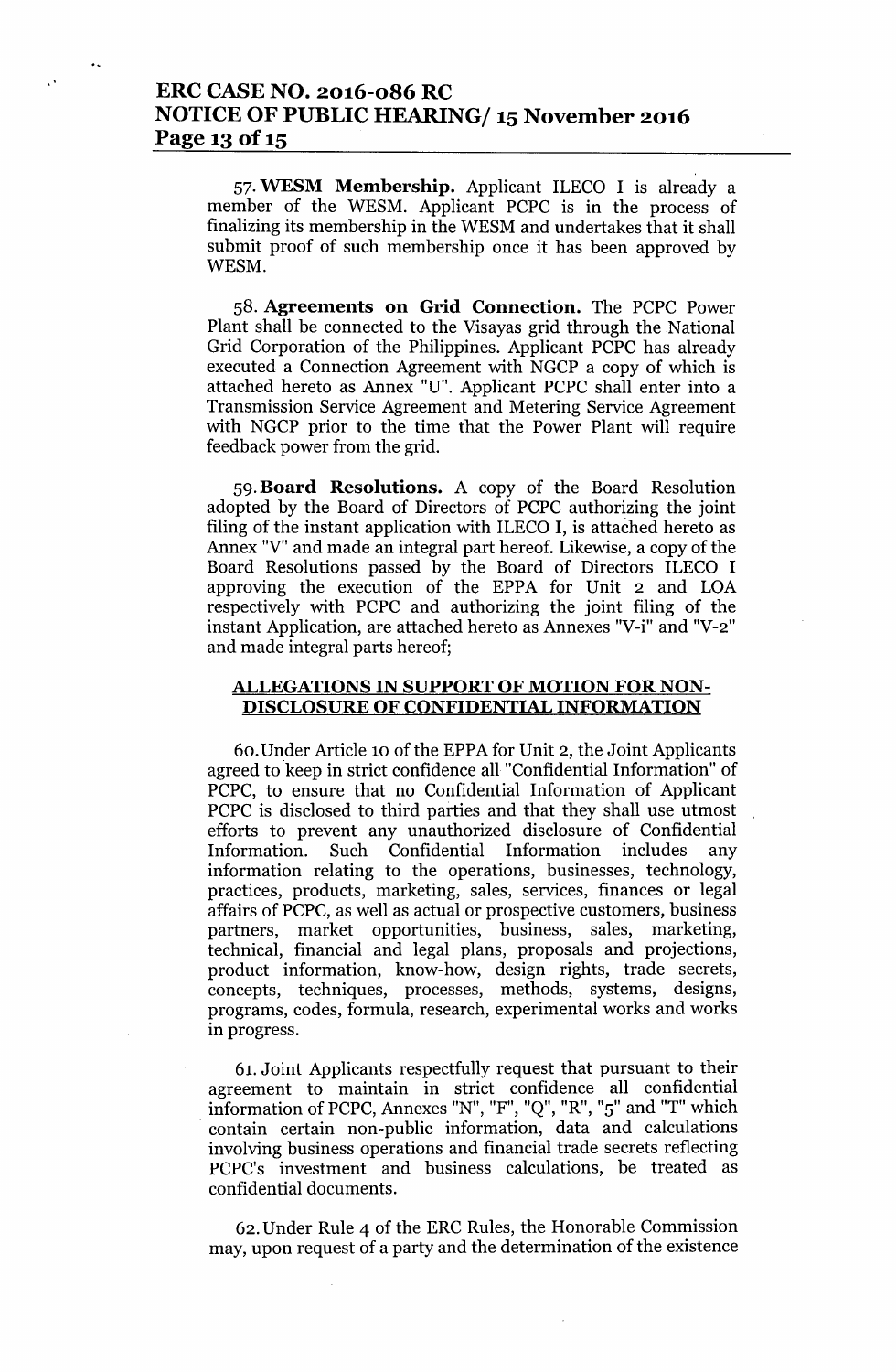# ERC CASE NO. 2016-086 RC NOTICE OF PUBLIC HEARING/ 15 November 2016 Page 14 of 15

of conditions which would warrant such remedy, treat certain information submitted to it as confidential. Pursuant to such provision, Joint Applicants respectfully requests for the issuance of a protective order declaring the foregoing information, data and calculations contained in Annexes "N", "F", "Q", "R"; "5" and "T" as confidential information.

63. Further, in accordance with Section  $1(b)$ , Rule 4 of the ERC Rules, Joint Applicants hereby submit one (1) copy of Annexes "N", "F", "Q", "R",  $\overline{5}$ " and "T in a sealed envelope, with the envelope and each page of the document stamped with the word "Confidential".

#### PRAYER

WHEREFORE, premises considered, it is respectfully prayed that the Honorable Commission that:

1. An Order be issued treating Annexes "N", "F", "Q" , "R", "S' and "T" of the instant Application, as confidential documents and the information contained therein as confidential and directing its nondisclosure pursuant to Rule 4, Section 1 of the ERC Rules of Practice and Procedure and prescribing the guidelines for the protection thereof;

2. After full proceedings on the merits, issue a Decision APPROVING the terms of the Electric Power Purchase Agreement for Unit 2 as amended by the Letter of Agreement between Joint Applicants PCPC and ILECO I, thereby authorizing PCPC to charge and collect from ILECO I the Electricity Fees corresponding to the (1) Testing and Commissioning Period, (2) Pre-Commercial Operation Period, and (3) Commercial Operations Date as contained in the EPPA for Unit 2 as amended by the LOA, and authorizing ILECO Ito pass the full amount thereof to its consumers;

Joint Applicants pray for all other reliefs just and equitable under the premises.

The Commission has set the Joint Application for initial hearing, expository presentation, pre-trial conference and evidentiary hearing on 12 January 2017 at two o'clock in the afternoon (2:00 P.M.) at ILECO I's Principal Office at Brgy. Namocon, Tigbauan, Iloilo.

All persons who have an interest in the subject matter of the proceeding may become a party by filing, at least five (5) days prior to the initial hearing and subject to the requirements in the ERC's Rules of Practice and Procedure, a verified petition with the Commission giving the docket number and title of the proceeding and stating: (1) the petitioner's name and address; (2) the nature of petitioner's interest in the subject matter of the proceeding, and the way and